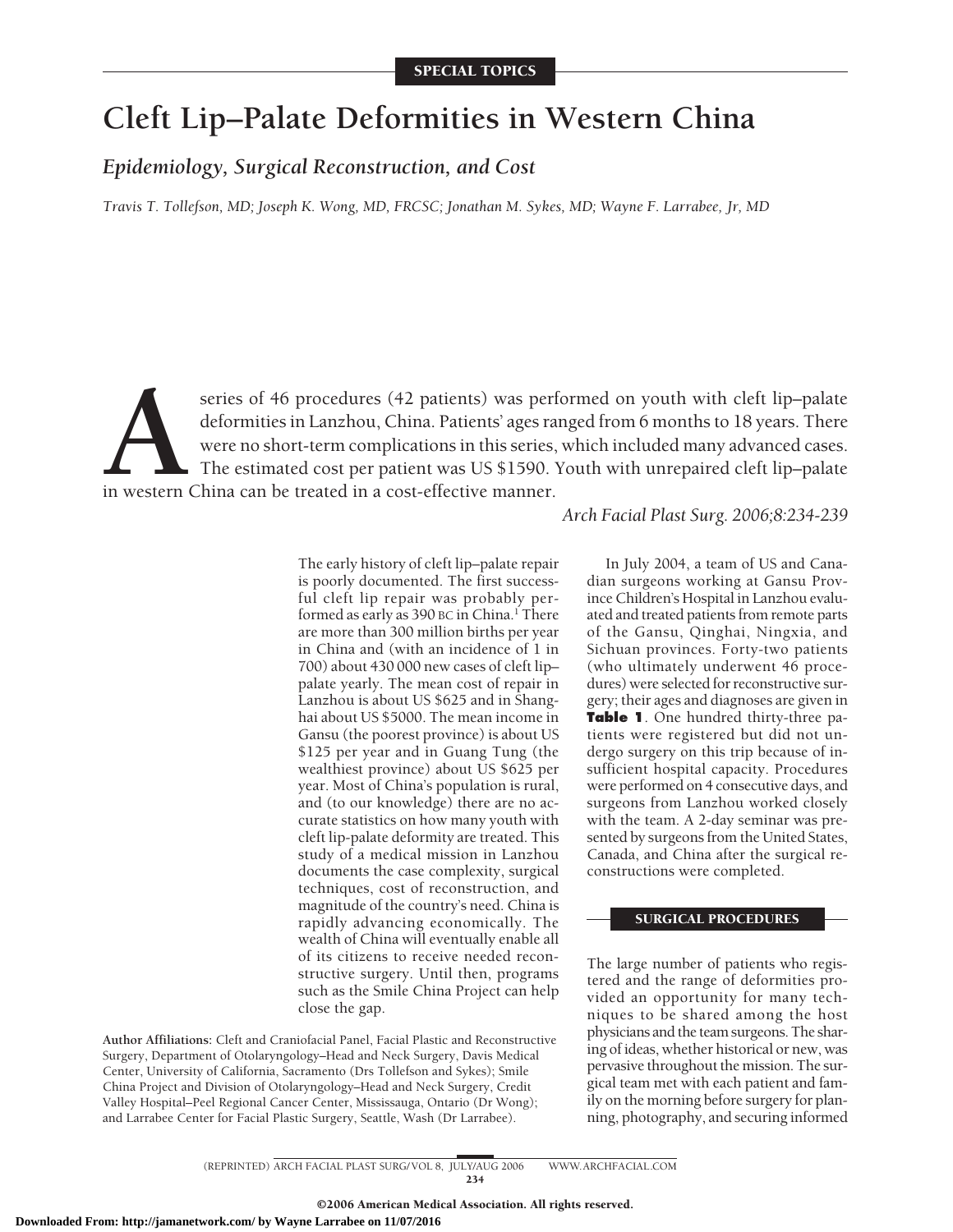| Patient No./<br>Sex/Age | <b>Diagnosis</b>          | <b>Affected</b><br><b>Side</b> | <b>Surgical</b><br><b>Procedure</b> |
|-------------------------|---------------------------|--------------------------------|-------------------------------------|
| $1/M/6$ y               | Cleft palate              | <b>NA</b>                      | Palatoplasty                        |
| $2/F/5$ y               | Cleft palate              | <b>NA</b>                      | Palatoplasty                        |
| $3/F/3$ $V$             | Cleft lip                 | <b>Bilateral</b>               | Cleft lip repair                    |
| 4/F/4y                  | Cleft lip/cleft palate    | Left                           | Cleft lip repair                    |
| $5/F/3$ y               | Cleft lip/cleft palate    | Right                          | Cleft lip repair                    |
| $6/F/3$ y               | Cleft lip                 | Left                           | Cleft lip repair                    |
| $7/M/4$ y               | Cleft lip                 | <b>Bilateral</b>               | Cleft lip repair                    |
| $8/M/4$ y               | Cleft lip                 | Right                          | Cleft lip revision                  |
| $9/M/3$ y               | Cleft lip/cleft palate    | Left                           | Cleft lip repair                    |
| 10/M/2 v                | Cleft lip/cleft palate    | Left                           | Cleft lip repair                    |
| $11/M/4$ y              | Cleft lip/cleft palate    | Left                           | Cleft lip repair                    |
| $12/M/4$ y              | Cleft lip                 | Right                          | Cleft lip revision                  |
| $13/M/4$ y              | Cleft lip/cleft palate    | <b>NA</b>                      | Palatoplasty                        |
| $14/M/8$ y              | Cleft lip/cleft palate    | Left                           | Cleft lip repair                    |
| 15/F/18 y               | Cleft lip                 | Right                          | Cleft lip revision                  |
| 16/M/4 $y$              | Cleft lip                 | Left                           | Cleft lip repair                    |
| 17/F/5 mo               | Cleft lip/cleft palate    | Left                           | Cleft lip repair                    |
| 18/M/5 mo               | Cleft lip/cleft palate    | Left                           | Cleft lip repair                    |
| 19/M/4 y                | Cleft lip/cleft palate    | Left                           | Cleft lip repair                    |
| 20/F/25 v               | Cleft palate/VPD          | <b>NA</b>                      | Pharyngoplasty                      |
| $21/M/1$ y              | Cleft lip/cleft palate    | Left                           | Cleft lip repair                    |
| 22/M/14 y               | Cleft lip                 | Left                           | Cleft lip repair                    |
| 23/M/6 y                | Cleft lip                 | Left                           | Cleft lip repair                    |
| 24/M/4 y                | Cleft lip                 | Right                          | Cleft lip repair                    |
| 25/M/12 y               | Cleft lip                 | Left                           | Cleft lip repair                    |
| 26/M/5 mo               | Microform cleft lip       | Left                           | Cleft lip repair                    |
| 27/M/5 mo               | Cleft lip/cleft palate    | Left                           | Cleft lip repair                    |
| 28/M/1 y                | Cleft lip/cleft palate    | Left                           | Cleft lip repair                    |
| 29/M/1 y                | Cleft lip<br>Cleft palate | Right<br><b>NA</b>             | Cleft lip repair<br>Palatoplasty    |
| 30/F/15y<br>$31/M/6$ y  | Cleft palate              | <b>NA</b>                      | Palatoplasty                        |
| 32/F/11 y               | Cleft lip                 | Left                           | Cleft lip repair                    |
| $33/M/6$ y              | Cleft palate              | <b>NA</b>                      | Palatoplasty                        |
| $34/M/3$ y              | Cleft lip                 | Right                          | Cleft lip repair                    |
| 35/M/4 y                | <b>Cleft lip</b>          | Left                           | Cleft lip repair                    |
| 36/M/19 y               | Cleft lip/cleft palate    | <b>Bilateral</b>               | Palatoplasty                        |
| $37/M/6$ y              | Cleft lip/cleft palate    | Left                           | Palatoplasty                        |
| 38/F/18 y               | Cleft lip                 | Left                           | Cleft lip revision                  |
| 39/F/17 y               | Cleft lip                 | Left                           | Cleft lip revision                  |
| 40/M/17 y               | Cleft lip                 | <b>Bilateral</b>               | Cleft lip revision                  |
| 41/F/17 y               | Cleft lip                 | Left                           | Cleft lip revision                  |
| 42/M/12 y               | Cleft lip                 | Left                           | Cleft lip repair                    |

Abbreviations: NA, not applicable; VPD, velopharyngeal dysfunction. \*There were 29 males and 13 females, with a mean age of 7 years; with a total of 18 isolated cleft lips, 14 cleft lips with cleft palates; 6 cleft palates; and 4 bilateral cleft lips; 24 were on the left side, 7 on the right side, 4 bilateral, and 7 involved the palate only. The total number of surgical procedures performed was 46 (8 palatoplasties, 7 cleft lip revisions, 26 cleft lip repairs, 1 pharyngoplasty, and 4 palatal fistula repairs with the cleft lip revision).

consent. The quiet and cooperative behavior of the youth during these and subsequent examinations was remarkable. Each surgeon evaluated the youth's cleft lip–palate deformity for characteristic appearances and unique qualities. The team surgeons then collaborated to develop surgical plans. The following selected cases illustrate the variety of surgical techniques used.

Most of the patients with primary unilateral cleft lip– palate were treated by means of a modified Millard rotation-advancement method. Primary cleft lip repair is traditionally performed when the patient is 3 to 4 months old. Several older patients, including a 14-year-old boy (**Figure 1**), had an unrepaired cleft lip–palate. They had



**Figure 1.** A, Preoperative photograph of a 14-year-old boy with an unrepaired left cleft lip, alveolus, and palate. A line of demarcation is noted on the teeth. B, Close-up intraoperative photograph.

experienced not only the effects of the physical deformity (speech, feeding, and others) but also the psychological effects of their condition. A result of delayed treatment is deterioration of anterior dentition (**Figure 2**). The exposure of teeth through the cleft lip–palate allows tooth decay that creates a line of demarcation.

Management of the nasal deformity at the time of cleft lip–palate repair is controversial. Advocates of wide soft tissue elevation and remodeling of the aberrant lower lateral cartilages are opposed by those who support addressing the nasal deformity at a later time. Based on surgeon preference, rhinoplasty techniques were used in several of the infants and older youth undergoing primary cleft lip–palate repair. In the triangle fixation suture technique, a buried horizontal mattress suture is placed from the vestibular surface of the affected ala out to the proposed alar groove. Placement of these sutures allows molding of the alar cartilage and soft tissues without resection or aggressive surgical undermining (**Figure 3**).2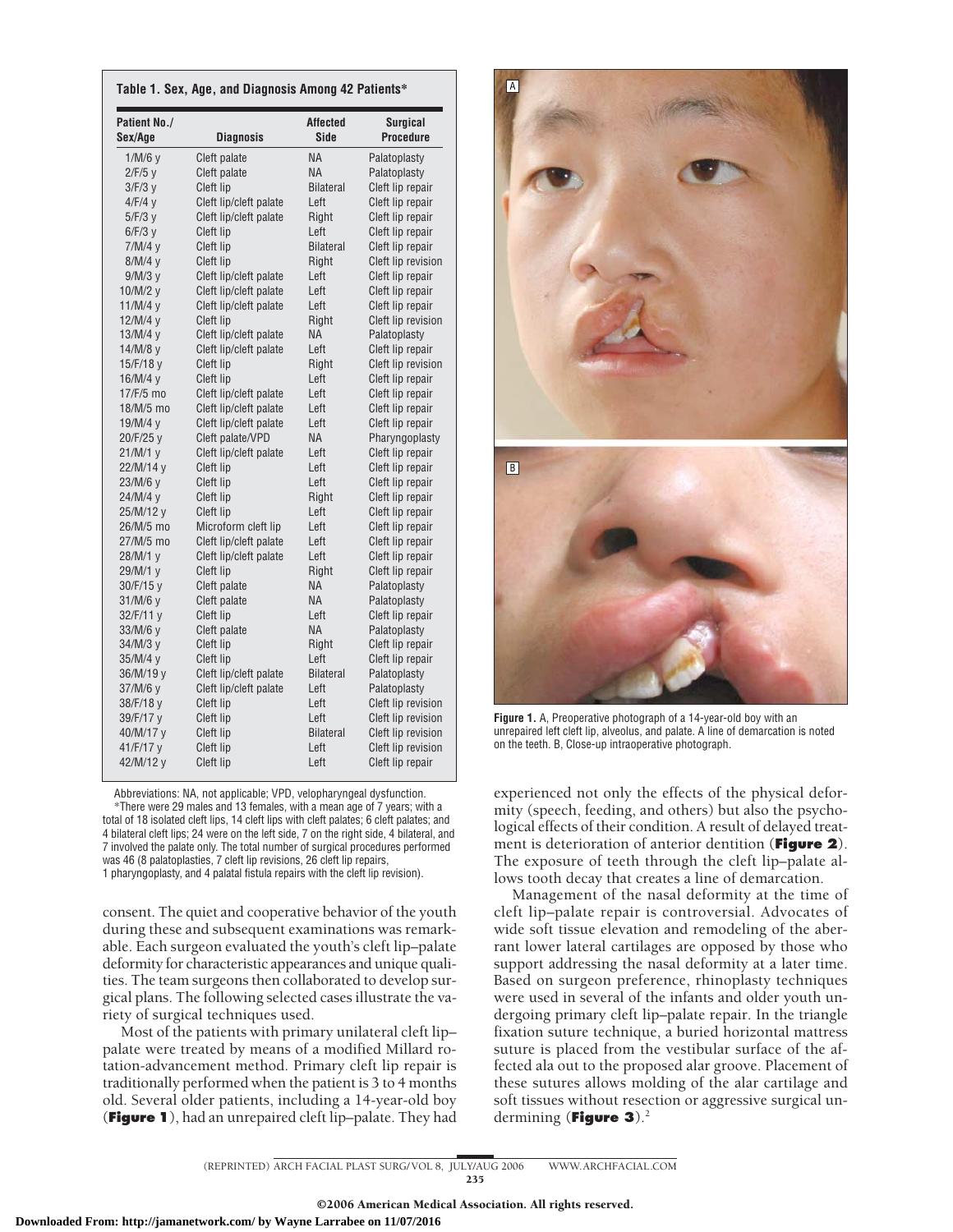

**Figure 2.** A, Preoperative photograph of a 4-year-old child with an unrepaired right cleft lip. Note the decay of maxillary dentition. B, Four-month postoperative photograph. The postoperative photographs were obtained during follow-up by Lu Shouchang, MD, DDS.

Different techniques of cleft lip-palate revision were used. A 4-year-old boy with a previously repaired rightsided cleft lip-palate had at least 3 identifiable abnormalities. First, lateral displacement of the cleft-side nasal base and the hooding of the ala resulted in asymmetry of the alar margin and the nostril size and shape (**Figure 4**A). Second, red lip (mucosa) was deficient at the closure site. Although the wet-dry lip junction was well aligned, fullness of the lip in the vertical and horizontal planes was lacking (Figure 4B). Techniques to avoid this secondary deformity at the primary repair include a white roll flap and meticulous attention to reapproximation of the orbicularis oris using a vertical mattress suture to establish balanced lip fullness. Third, the unrepaired cleft alveolus and malpositioned dentition would require bone grafting of the alveolar cleft after presurgical orthodontic preparation (Figure 4C). The following procedures were performed in this case: the lip scar was excised, the alar base width was set with a deep suture, the lower lateral cartilages were dissected from the overlying nasal skin soft tissue envelope, horizontal mattress cartilage reshaping sutures were placed to create the alar groove, and lip fullness was adjusted by creating a triangular flap at the wet-dry mucosal junction to balance the transition across the incision and to camouflage the scar by breaking the straight line closure.

One of us ( J.K.W.) performed a bilateral cleft lip– palate revision technique that had been taught to him by his Japanese mentor, Takuya Onizuka, MD, and coworkers.<sup>3-5</sup> The overall goals of this technique are the following (Figure 5)<sup>3</sup>:

change the two scar lines of bilateral cleft lip repair into one zigzag scar line in the center of the lip. . . the prolabium is used to push up the columella and the nasal tip. This method has many advantages including an inconspicuous scar, repair of the short columella and flat nasal tip, repair of a wide nose, and repair of the whistling deformity.

Comprehensive management of cleft lip–palate disorders must also address functional speech and swallowing aspects. Two-flap and Furlow (double reverse Zplasty) palatoplasties were performed, including a primary repair on an 18-year-old male university student with a wide complete cleft palate and an energetic young woman who routinely wore a neon green blouse to greet the team as we entered the hospital. She was still experiencing velopharyngeal dysfunction after palatoplasty and ultimately underwent a superiorly based pharyngeal flap (fishmouth technique) without complication. The importance of these functional surgical procedures should be emphasized among younger subjects with cleft lip–palate whose persistent hyponasality may be best remedied with pharyngoplasty.

Smile China Project in 2004 offered many insights to the team members. One of the younger surgeons summarized his experience: "Personally, I was honored to gain a better understanding of beneficence, perspective, humility, cultural respect, and true appreciation. I feel that this experience also served to adjust my surgical 'comfort template.' The next time I am confronted with a less than ideal operating room condition (inexperienced staff, inadequate instruments, poor lighting, etc), I hope to react with innovation, patience, and adaptation."

#### COST ANALYSIS

It is difficult to compare the expenses associated with these types of missions because of variables such as mission duration, transportation costs, and local support facilities. Nevertheless, analysis of the cost per patient allows some comparison of alternative methods of delivering the same care. On our trip, Smile China Project provided approximately US \$370 per patient to cover hospital and anesthesia expenses. **Table 2** gives the basic costs for the 4 operating surgeons (1 [J.K.W.] from Canada) and 2 Canadian nurses who were involved in patient care. The value of donated supplies, medicines, and other financial support is included in the analysis because, whether paid directly or by donations, they represent real costs.

(REPRINTED) ARCH FACIAL PLAST SURG/ VOL 8, JULY/AUG 2006 WWW.ARCHFACIAL.COM 236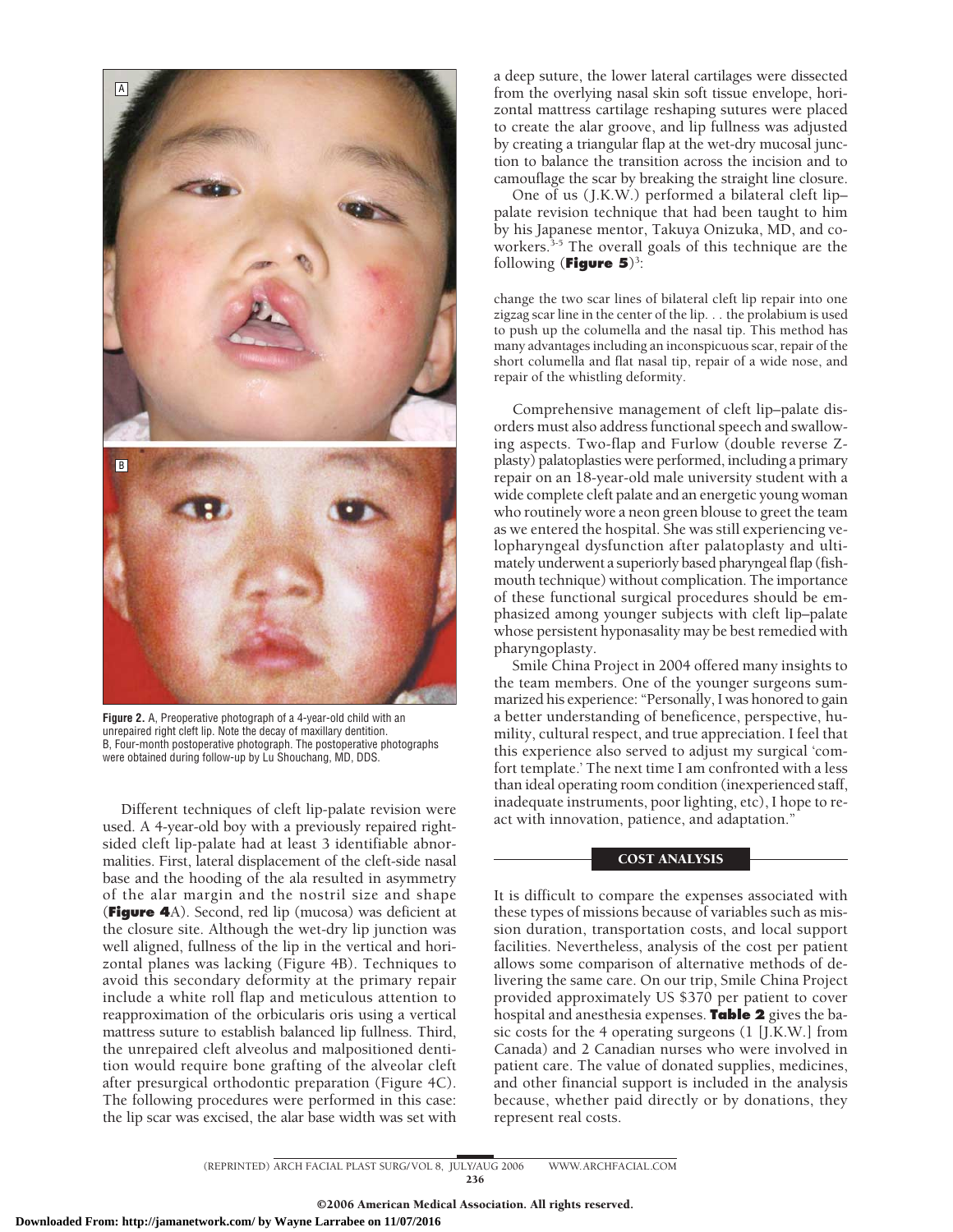

Figure 3. A, Preoperative photograph of an 11-month-old child with a left cleft lip-palate that includes the alveolus. Note the left alar hooding; columellar and caudal septal deflection to the noncleft side; displacement of the alar base laterally, posteriorly, and inferiorly; and asymmetric tip, as represented by the light reflection on the right tip-defining point only. B, Intraoperative view before the left cleft lip repair and tip rhinoplasty. C, Intraoperative view immediately after the cleft lip repair and placement of the triangle fixation suture to enhance the left alar crease and to reposition the lower lateral cartilage. D, Four-month postoperative view.

# **COMMENT**

In western China, a substantial number of youth await cleft lip–palate repair. Procedures offered by missions such as Smile China Project result in a small decrease in the overall numbers but are life changing for the individuals involved. It is difficult to measure the long-term benefits of the education provided by such missions to the physicians in China, among whom the cost per patient of approximately US \$750 provides education and training. By North American standards, this is cost-effective but represents a large expenditure in China.

An essential component of these programs is the host country practitioner who provides postoperative care and as much long-term consultation and follow-up as possible. Lu Shouchang, MD, DDS, an oral and maxillofacial surgeon from The People's Hospital of Gansu Province, provided such care and an evaluation of outcomes in this mission. Surgical outcomes should include not only the presence or absence of short-term complications but also a long-term assessment of speech, hearing, and craniofacial conditions. Hard and soft tissue cephalometrics and dental arch elevation strips (eg, the Goslon yardstick) are useful measures, but consistent longitudinal photographs are practical standards.

Accurate medical records are critical to evaluating and improving the progress of missions such as Smile China Project. For example, outcomes in the United States have

(REPRINTED) ARCH FACIAL PLAST SURG/ VOL 8, JULY/AUG 2006 WWW.ARCHFACIAL.COM 237

©2006 American Medical Association. All rights reserved.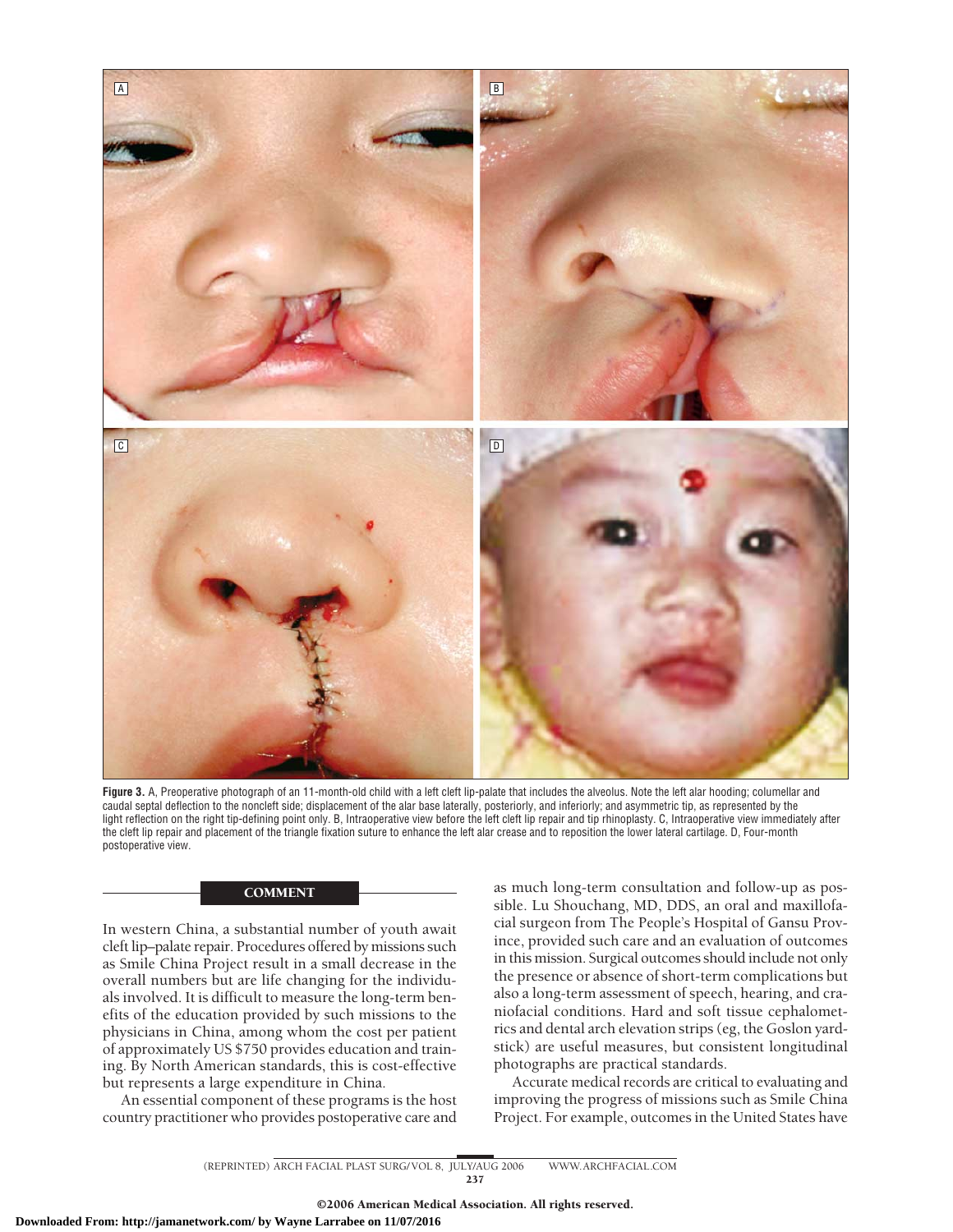

Figure 4. A, Nine-year-old boy with a repaired right cleft lip demonstrating several secondary abnormalities, including lateral displacement of the cleft-side nasal base and hooding of the ala, which resulted in asymmetry of the alar margin and the nostril size and shape. B, Close-up photograph demonstrating the lack of white roll continuity and deficiency at the lip closure site. C, Base view demonstrating the lateral and anterior displacement of the right alar base, unrepaired right cleft alveolus, and malpositioned anterior dentition.



**Figure 5.** Preoperative photograph of an 18-year-old patient with a previously repaired bilateral cleft lip deformity consisting of a wide philtrum, deficiency of muscle and lip fullness (lack of tubercle), peaked vermilion cutaneous junctions at the Cupid bow, lack of nasal sill fullness, widened alar bases, and lack of nasal projection and definition. Note the lack of hair in the prolabial segment. A 1-scar technique by Onizuka et al3-5 was used. Postoperative photographs were unavailable.

shown that more experienced surgeons achieve better outcomes.6 This type of analysis is impossible without detailed medical records.

## **Table 2. Expenses of Smile China Project in 2004 for 46 Procedures**

| <b>Expense</b>                                                 | Cost, US \$ |
|----------------------------------------------------------------|-------------|
| Airline tickets (international and domestic)<br>for 11 persons | 19382       |
| Hotel accommodations (6 rooms)                                 | 5590        |
| Hospital and anesthesia fees (donated)                         | 17165       |
| Surgical equipment and supplies                                | 9551        |
| Sutures (donated)                                              | 4290        |
| Medications (92% donated)                                      | 17165       |
| Total                                                          | 73143       |
| Estimated cost per procedure                                   | 1590        |

Many organizations provide pro bono reconstruction surgery around the globe (eg, Face to Face is a program of the American Academy of Facial Plastic and Reconstructive Surgery that sponsors many missions). Unlike most public health problems, cleft lippalate and related surgical reconstructions are amenable to this approach. Brief objective reports of these missions not only stimulate interest but also provide data to ensure that future missions are productive and cost-effective.

**Accepted for Publication:** March 23, 2006. **Correspondence:** Travis T. Tollefson, MD, Cleft and Craniofacial Panel, Facial Plastic and Reconstructive Sur-

(REPRINTED) ARCH FACIAL PLAST SURG/ VOL 8, JULY/AUG 2006 WWW.ARCHFACIAL.COM 238